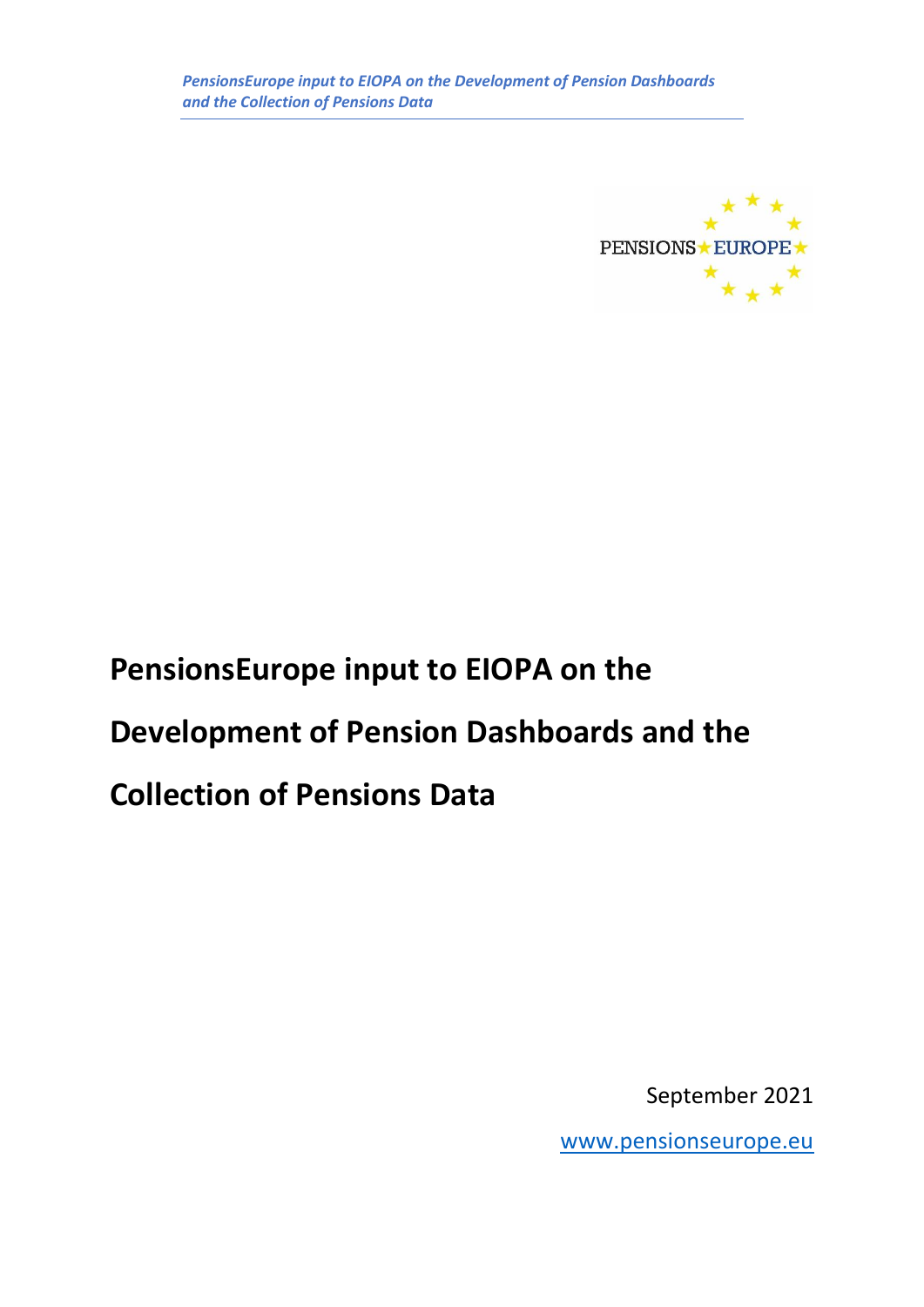#### *General remarks*

PensionsEurope welcomes the EC initiative to assist the EU and Member States in monitoring the adequacy and sustainability of pension systems at macro-level through the development of a pension dashboard. The Development of Pension Dashboards was part of the Commission's new Capital Markets Union action plan (of September 2020), and we welcome the development particularly in the light of the CMU.

We also welcome that EIOPA consultation paper distinguishes between occupational and personal pensions and that it is built on existing reports (Ageing Report, Pension adequacy report and Fiscal sustainability report) and existing indicators of pension adequacy and fiscal sustainability.

We agree with EIOPA that it should be noted that the primary goal of collecting the data on dashboard is to facilitate economic and social policy, rather than conduct prudential supervision of pension providers and that, therefore, supervisory authorities would need to consider the usefulness of the (any additional) data collected against the costs of doing so. We do not believe that the sole aim of feeding the pension dashboard justifies additional data reporting. Therefore, the pension dashboard should rely on what is already available and clearly reports its limitations.

Additional reporting requirements for pension providers should be largely avoided. There is a lot of data already available (at least in most cases/countries), which can be used directly or indirectly by experts to make qualified estimates to fully comply with the expected outcome at macro-level. Potential gaps could also be filled by surveys.

The consultation paper shows that data on occupational pensions is largely already available for IORPs but not for other pension providers. We strongly reject extending the reporting requirements for IORPs even further but also the introduction of EIOPA reporting requirements along the lines of the BoS decision for IORPs for all non-IORP pension providers. Furthermore, for all pension providers (i.e. IORPs and non-IORPs), the provision of data with age and gender allocation would already be extremely time-consuming.

The analysis provided in chapter 2 and Annex I show that there is a large and steadily increasing quantity of data available at the European and national levels, although they have a variety of scope and content. We understand this analysis is still incomplete, as not all NCAs have answered the survey and we appreciate EIOPA will work on further analysis. In our opinion, a survey among NCAs is not the best way to assess the availability of data in Member States, as NCAs will mainly have an overview of the institutions they supervise. In our view, a more comprehensive analysis bringing together all pension data, with reasonable effort and methods, can only be done by the Member States.

As for IORPs, the technical advice should better explain why, considering EIOPA's regular information Decision, par. 28 concludes that "in order to further strengthen EIOPAs supervisory data needs and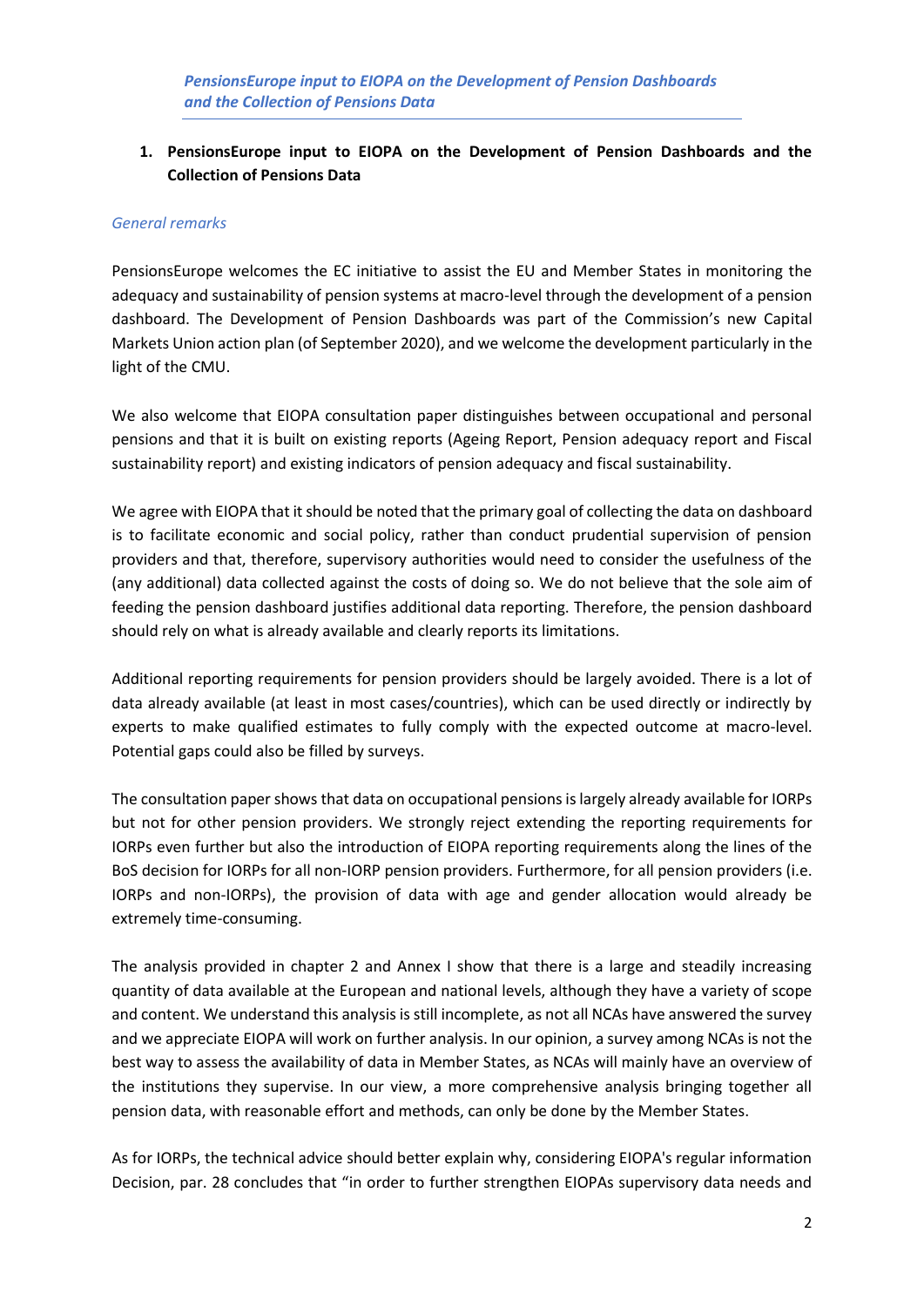ensure timely and complete reporting, EIOPA believes that a legal requirement on supervisory reporting for IORPs would be beneficial". The draft technical advice concludes that there is enough granular data from IORPs, but that EIOPA does not collect much quantitative pension data from other pension providers. In the area of occupational pensions, all schemes would have to be adequately covered, i.e. also those that are excluded from the IORP II Directive by Article 2 (2) for good reasons. However, this falls within the competence of the MS - not of the European supervisory authorities. Their role should be limited to the data of IORPs, insurers and PEPP providers.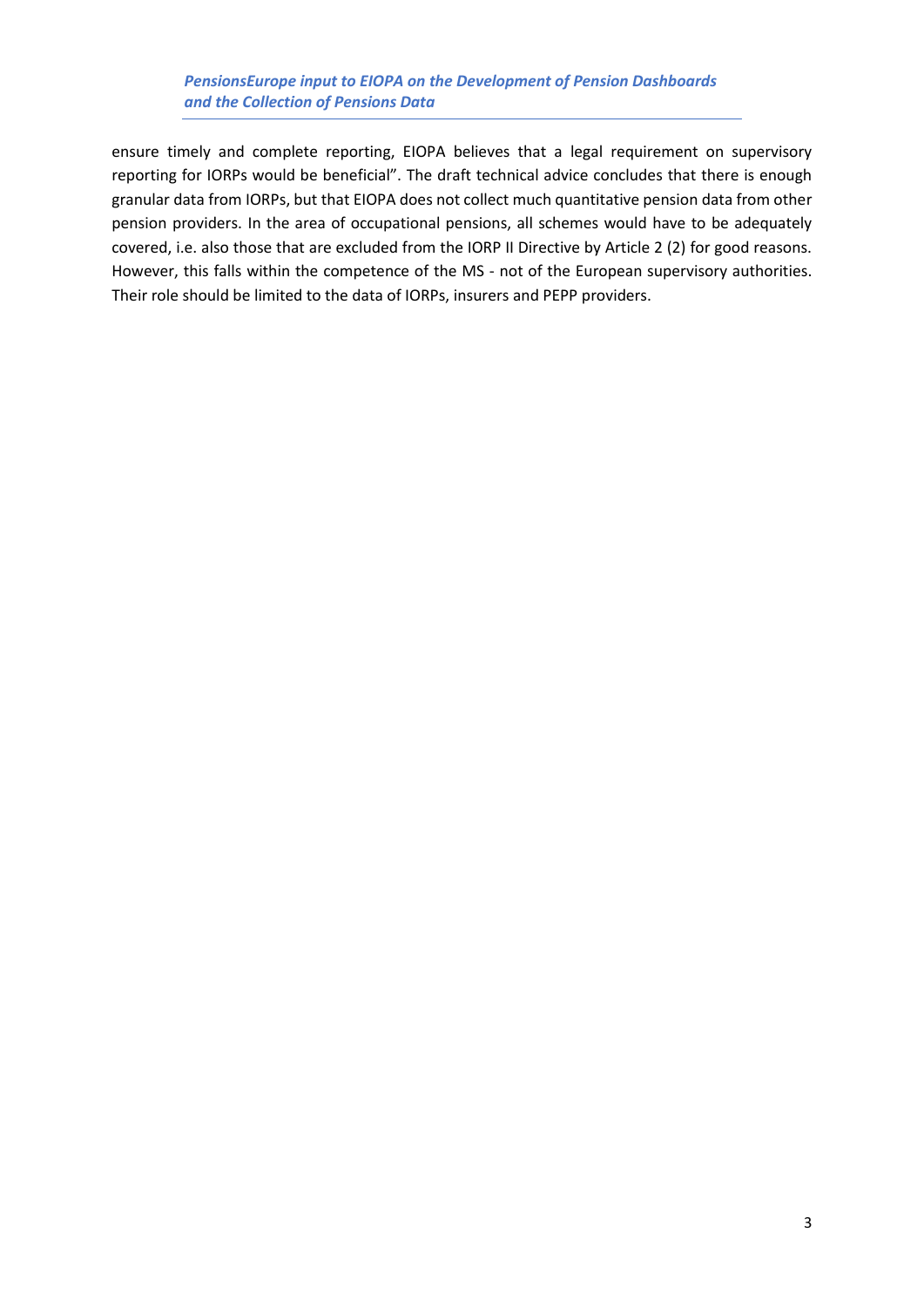#### *Answers to specific questions*

**Question 1:** *Do you have suggestions for other sources of pensions data covering EU Member States that EIOPA should consider? If yes, please provide these suggestions.*

No, we do not have further suggestions, but we recognise that some pension data is published, and pension systems are being benchmarked (with various indicators) by many others as well, including Mercer CFA Institute Global Pension Index, the World Economic Forum, Allianz, and Willis Towers Watson.

A pension dashboard should be built with the currently available data. Additional reporting requirements for pension providers should be largely avoided. There is a lot of data already available (at least in most cases/countries), which can be used directly or indirectly by experts to make qualified estimates to fully comply with the expected outcome at macro-level. Potential gaps could also be filled by surveys.

From our perspective, one key indicator regarding pension adequacy is the share of people receiving some form of social assistance / income support in old age. Whilst not being perfect, data for this indicator is readily available (see Pensions Adequacy Report 2021, Chapter 4.1.5.) and it does give a good indication about the adequacy of pensions.

**Question 2:** *Do you agree that data on long-term savings instruments is not available as there is no commonly agreed definition? Please explain. If such information were to be collected, which definition would you consider and which products should be included under its scope?*

## X Yes, we agree.

The data on long-term savings instruments might appear not to be available at international organization, but it could be available at the national. We agree with EIOPA that the lack of common definitions at the EU level renders very difficult their inclusion in the pension dashboard. However, as correctly reported in par. 2.1.7, it is extremely difficult to provide a common definition at EU level or indicate which products should be included in its scope.

Long-term savings can be a source of retirement income and therefore be relevant. However, these are not "pensions" and many MSs also take this difference into account in the tax and social security frameworks for funded pensions. Therefore, there are good reasons to concentrate on pension data. We do not see the purpose and the need for a definition of "long-term savings instruments" and the data for it. Furthermore, it is difficult to determine the notion of 'long-term' as well as of 'saving' (e.g. is an own house a saving-product or does it produce the effect of a saving-product?). One issue is that depending on the specific use the saver makes of a product, this could be used as short or long-term saving instrument. What characterizes a pension is the very long-term investment horizon and the nil or limited early redemption features. Finally, we acknowledge that some indications on home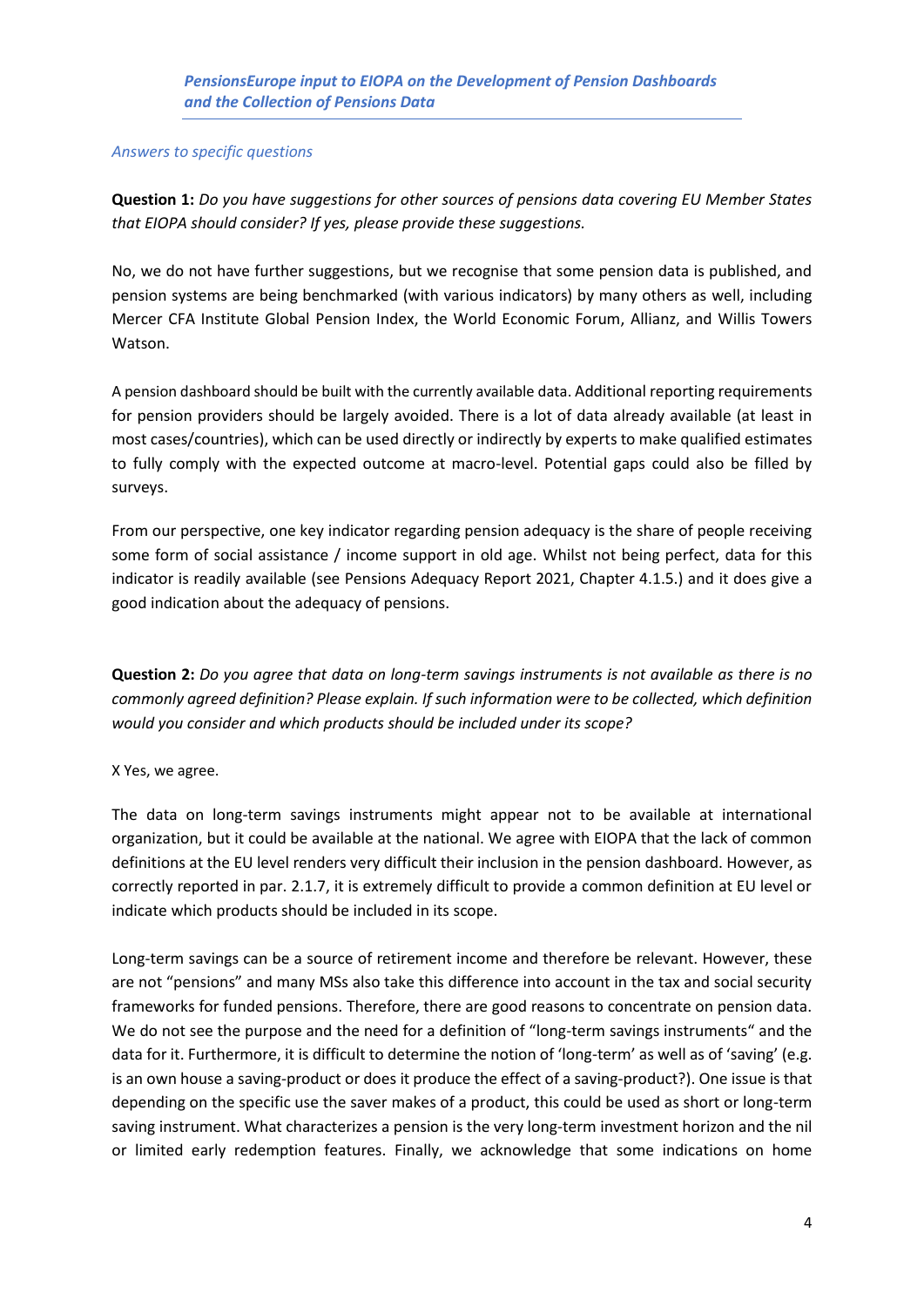ownership, other savings, cost of living etc. are needed to put "pension adequacy" in the right perspective and to avoid wrong and misleading comparisons between Member States.

Whilst we acknowledge that the definitions of (i) an IORP and (ii) a pension fund in the European system of accounts (used by the ECB Regulation) could be useful, we think that the reporting requirements for the dashboard should be based on the national definition/ regulation on pensions to avoid contradictions with national pension policy and unnecessary costs for pension providers.

**Question 3:** *Could you give an indication of the costs (high, medium, low, none, don't know) of collecting the following data directly from private pension providers (IORPs, insurers, other), distinguishing DB, hybrid and DC as well as occupational and personal pensions?* 

*Institutions for Occupational Retirement Provision (IORPs)* 

| Number of members                                      | None   |
|--------------------------------------------------------|--------|
| • breakdown by age                                     | medium |
| • breakdown by gender                                  | medium |
| Number of products / plans                             | None   |
| Liabilities                                            | None   |
| • breakdown by age                                     | high   |
| •breakdown by gender                                   | high   |
| Assets                                                 | None   |
| • breakdown by age                                     | high   |
| • breakdown by gender                                  | high   |
| Asset allocation                                       | None   |
| Investment return                                      | medium |
| Costs and charges                                      | high   |
| Contributions                                          | None   |
| • breakdown by age                                     | medium |
| •breakdown by gender                                   | medium |
| <b>Benefits</b>                                        | medium |
| Cash flows for DB/hybrid pension obligations           | high   |
| Sensitivity analysis for DB/hybrid pension obligations | high   |

*Please explain your assessment of the costs, where possible by providing estimates.*

Some of the required data are very difficult to determine for collective systems (e.g. breakdown of liabilities and assets by age and gender). Allocating assets and liabilities of collective systems (like DB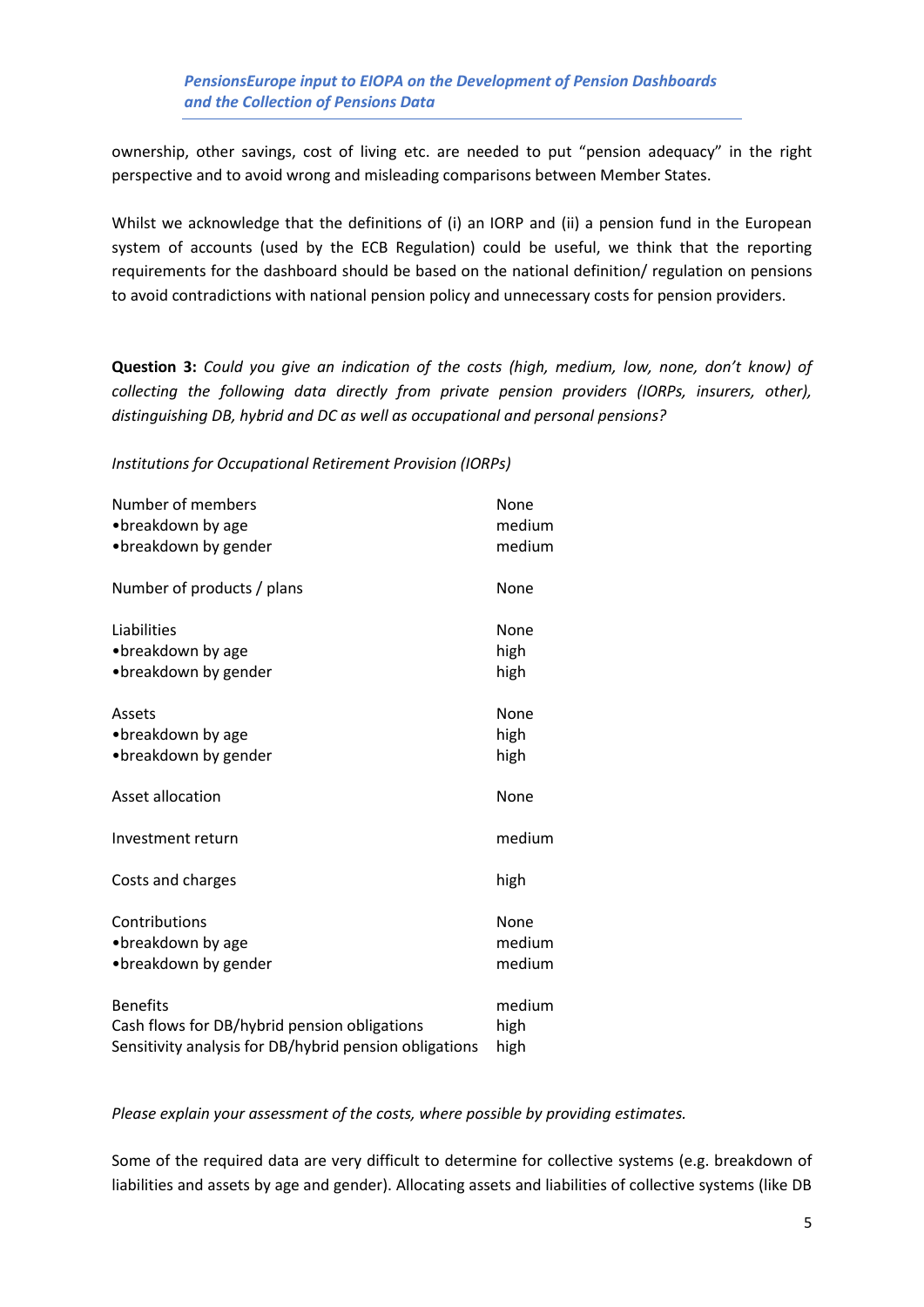plans or insurance contracts) to several subgroups would require complicated and time-consuming calculations – and in some cases, given the way of funding, are not possible.

Finally, we point out that over the past years, reporting requirements for IORPs have been significantly extended by the ECB [\(EZB/2018/2\)](https://eur-lex.europa.eu/legal-content/DE/TXT/PDF/?uri=CELEX:02018R0231-20180217&from=EN) and EIOPA requirements [\(EIOPA -BoS/18-114,](https://www.eiopa.europa.eu/sites/default/files/publications/pdfs/ddddecision_on_consultation_paper_eiopa-cp-17-005.pdf) amended o[n 2 June](https://www.eiopa.europa.eu/content/decision-eiopas-regular-information-requests-towards-ncas-regarding-provision-occupational)  [2020\)](https://www.eiopa.europa.eu/content/decision-eiopas-regular-information-requests-towards-ncas-regarding-provision-occupational). Therefore, the Pension Dashboard should use data and existing reporting ways and formats which are already being used today, so that pension funds would not have to face any additional burden. IORPs already provide the most extensive reporting details to European institutions.

#### *Other private pension providers*

| Number of members                                      | low    |
|--------------------------------------------------------|--------|
| • breakdown by age                                     | medium |
| • breakdown by gender                                  | medium |
| Number of products / plans                             | medium |
| Liabilities                                            | low    |
| • breakdown by age                                     | high   |
| • breakdown by gender                                  | high   |
| Assets                                                 | low    |
| • breakdown by age                                     | high   |
| •breakdown by gender                                   | high   |
| Asset allocation                                       | medium |
| Investment return                                      | medium |
| Costs and charges                                      | high   |
| Contributions                                          | low    |
| • breakdown by age                                     | high   |
| • breakdown by gender                                  | high   |
| <b>Benefits</b>                                        | medium |
| Cash flows for DB/hybrid pension obligations           | high   |
| Sensitivity analysis for DB/hybrid pension obligations | high   |

*Please explain your assessment of the costs, where possible by providing estimates.*

The group "other" is very heterogeneous and needs to be differentiated (in particular pension funds that are not IORPs; employers; various third pillar providers).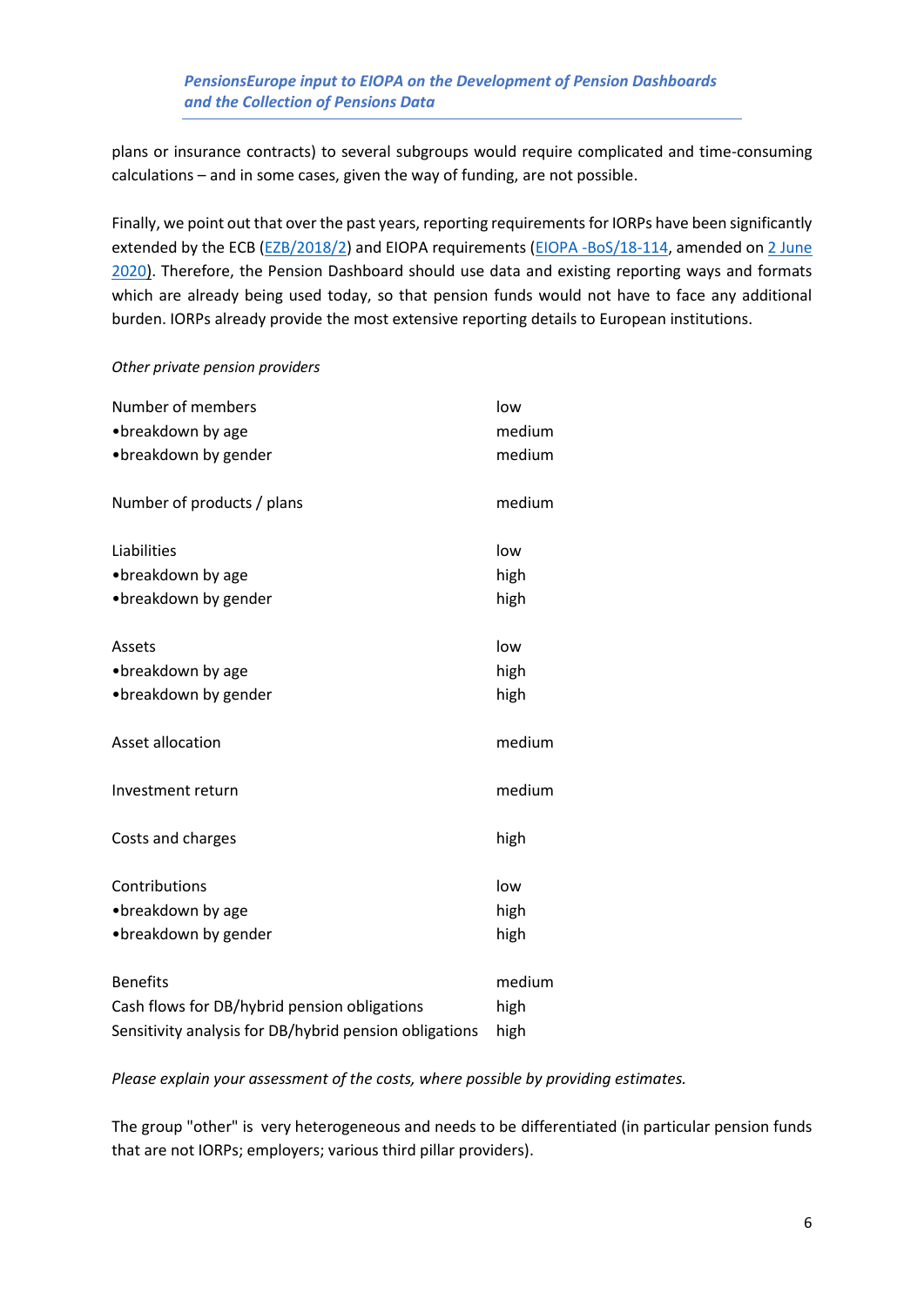We note that some of the required data does not fit all pension providers or are not available (e.g. asset allocation, investment return and costs and charges of German book-reserved schemes). Sometimes the information is not available for the pension funds due to the triangular relationship in the second pillar: during the active period, there is no relationship between the employees and the pension funds. Hence, the pension funds only get limited data from their employers. A direct contact between the IORP and the individual persons is only once they get their pensions.

**Question 4:** *Do you agree that the identified minimum set of quantitative data and more qualitative information are necessary to enable the preparation of long-term pension projections? Please explain.*

X No, we do not agree.

Given that the purpose of the dashboard is "to assist the EU and Member States in monitoring the adequacy and sustainability of pension system at macro-level" we recommend pursuing this goal and not unnecessarily hindering or possibly completely damaging it by focusing on too many details. I.e. we do not support collecting data at a too "granular level" but recommend to focus on the key metrics. E.g. we do not believe that information on benefit formula, cost/charges or asset allocation or even a breakdown of asset allocation to certain sub-groups of beneficiaries are of any value for the exercise of the pension dashboard (see also answer to Q8 for further details).

**Question 5:** *Do stakeholders have experience with making long-term pension projections that may be beneficial to the discussion on - for example - minimal data needs, making assumptions, the level of granularity that is most rewarding and taking into account the effects of government policy? If yes, please share that experience.*

In general, long-term projections are made at portfolio level. Pension funds and most likely other providers of collective pensions as well don't need additional granularity.

In the Member States, the useful level of detail for long-term projections depends on the role of the first, second and third pillars and their heterogeneity. What a long-term projection focuses on also depends on the objective policy makers are pursuing: they might look different when the objective is to rebalance the weight of the three pillars, compared to when reforms regarding DB / DC are being discussed. So even within a single country, different projections will be needed over time.

**Question 6:** *Do you agree that a live dashboard should be developed to present the pensions data as proposed in the draft advice? Please explain.*

X No, we do not agree.

We do not believe EIOPA's advice should push for a live dashboard or a report dashboard. Whether there will be space and consideration for nuance will depend more on the objectivity and reliability of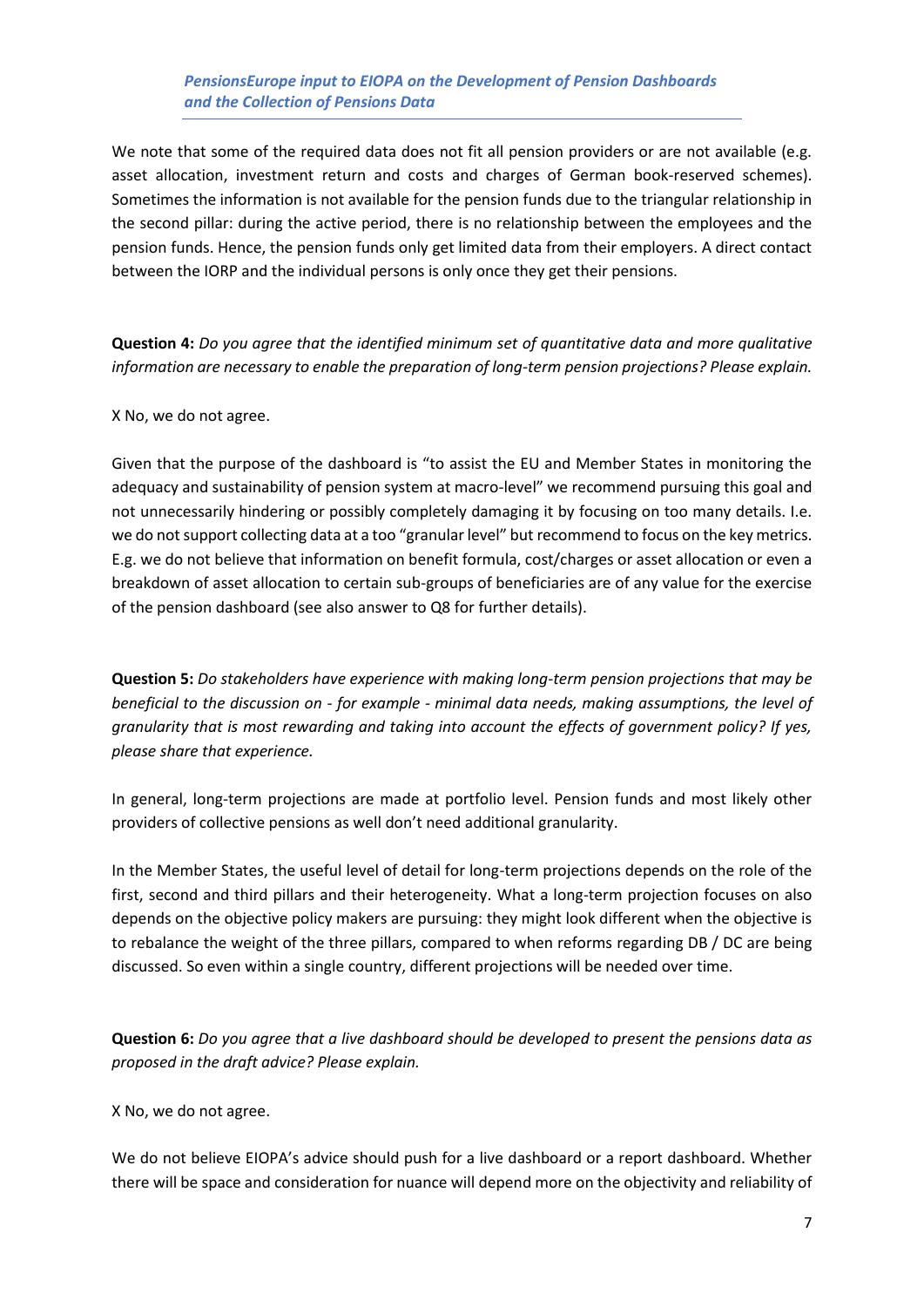the methodology used than on the kind of output. A live dashboard can certainly provide a more comprehensive tool for analysis but is also more complex and costly. In general, pension data should have little volatility and a long time horizon.

First, the goal of the Pension Dashboard should be clearly set out and all pillars of multi-tier pension systems and their interdependences should be considered. Pension Policy should be driven by the MS. Within the EU Commission, DG EMPL is best placed to work on pension issues from a social perspective. EIOPA's (and NCAs') role should be limited to pension data they cover (provided by IORPs, insurance undertakings and PEPP providers).

Second, costs and benefits of a Pension Dashboard should be carefully examined and weighted against each other.

The pensions systems in the Member States are very different. A pure presentation of the complex pension systems with quantitative indicators in a live dashboard may not be suitable. Political risks due to misleading or erroneous comparisons of dashboard data also do not seem unlikely. The advantage of a report dashboard is that qualitative information and explanation could be included. The costs and benefits of a pension dashboard must be in reasonable proportion. We therefore recommend the use of only highly aggregated data in a first step (expenditure for benefits and contributions as percentage of GDP, total assets allocated to pensions, etc.).

We note that there are no dashboards at national level (see Chapter 4.4, par. 168). Par 169 lists several reasons for this. Why should it be easier at EU level and why should these reasons not apply?

**Question 7:** *Do you agree that all relevant adequacy and sustainability indicators employed by the European Commission are reflected in the draft advice? If not, please explain what indicators should be added / removed.*

Yes, the indicators employed by the European Commission are relevant, although we note that the main issue, which is how to combine and weight the various indicators into requested single indicator per Member State is (still) not tackled.

In general, we find that this question should be answered by the EC and the two committees (Social Protection and Economic Policy Committee), and we are against EIOPA deciding on how to weigh the different indicators / how to sum them up in a single one.

**Question 8:** *Do you agree on the indicators proposed by EIOPA to complement the existing indicators of the European Commission: coverage, financial variables relating to private pension providers, diversification between pay-as-you-go and funded pensions? If not, please explain what indicators should be added / removed.*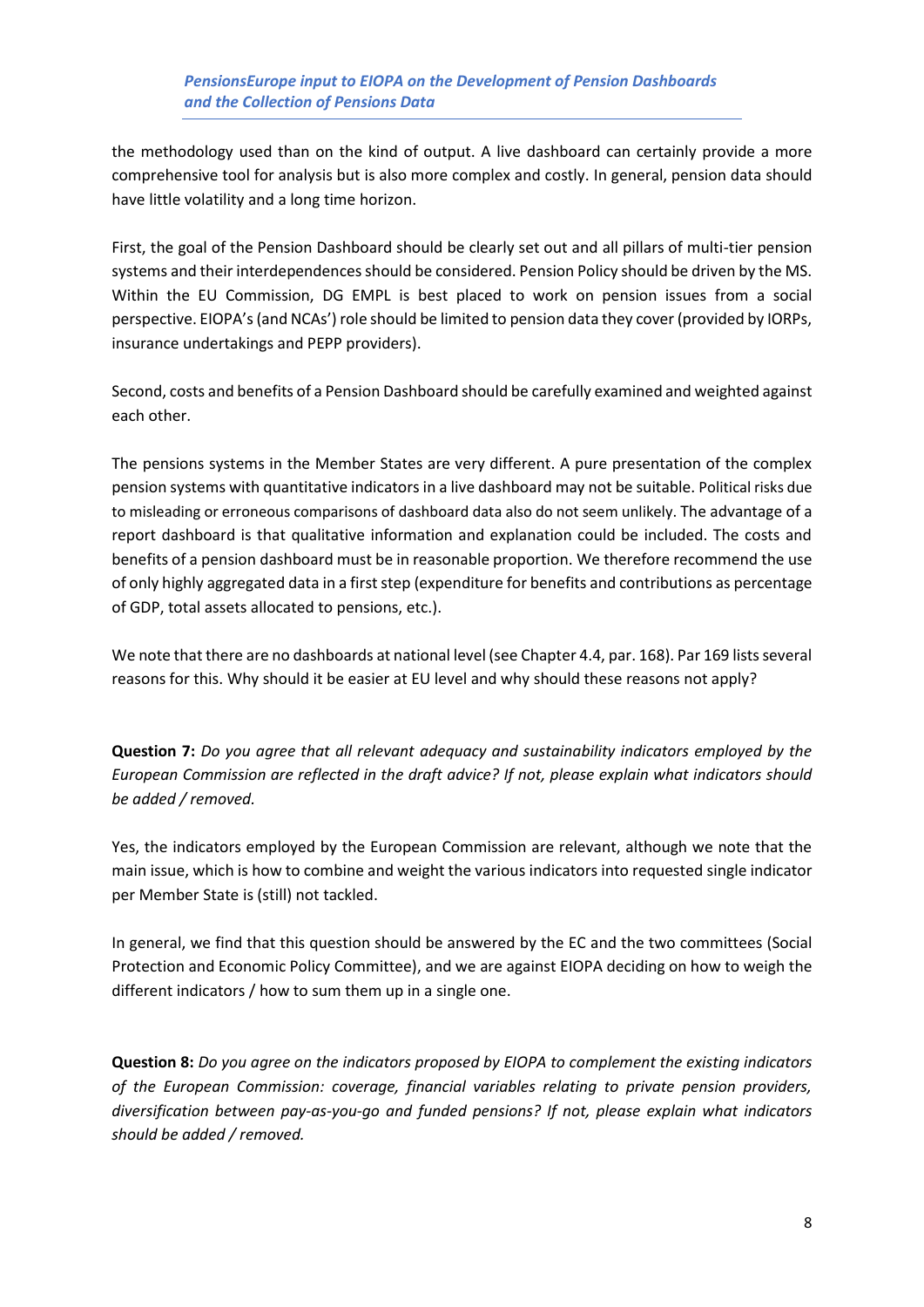X No. Coverage rates of public, occupational and personal pensions are an important underlying determinant of future adequacy of pensions systems. These indicators should be added to the existing indicators. The same applies for an indicator to measure the risk diversification between demographic and interest rate risk.

As for the financial parameters (benefits, assets and asset allocation, liabilities, contributions, gross investment returns and costs), we do not see any direct use for assessing the adequacy or sustainability of the pension system at a macro level. These are not indicators, but rather data points. Any indicators should be developed by the Member States in order to support them in reaching their social policy objectives.

**Question 9:** *Do you have methodological suggestions for aggregating the various indicators in order to obtain a single indicator per Member State? Please explain.*

X No. No, this is a very complex issue that requires in-depth research and study. Pension policy is very complex. We do not see the usefulness of having a single indicator. We see the danger that wrong policy conclusions will be drawn from it and that a single indicator will be misused.

The aim of the dashboard is to monitor the adequacy and the sustainability of the pensions systems in the Member States. These are two different targets. Therefore, we propose to use at least two indicators, one for the adequacy and one for the sustainability of the pension system.

The more sophisticated the calculations, the more complicated to compare them between different MS. What is the benchmark for adequacy and sustainability for different countries? The central question is therefore the aim of the dashboard: is it to be a helpful pension policy tool for Member States or an EU instrument for benchmarking the Member States? We doubt that both can succeed at the same time.

**Question 10:** *Do you agree with the draft advice not to include indicators for other long-term savings instruments in the dashboard at this point in time, but instead to consider variables like homeownership, wealth and individual savings? Please explain.*

#### X Yes

Yes, we do agree. Since there is no definition of long-term savings instrument, it would be difficult to include them in the dashboard now. We appreciate the draft technical advice lists some of the 'variables' that could be relevant in the overall assessment of pension adequacy. They could be useful to assess the pension figures and draw the right political conclusions.

**Question 11:** *Do you agree that the use of pension dashboards should not be postponed until comprehensive data is available for all indicators? Please explain.*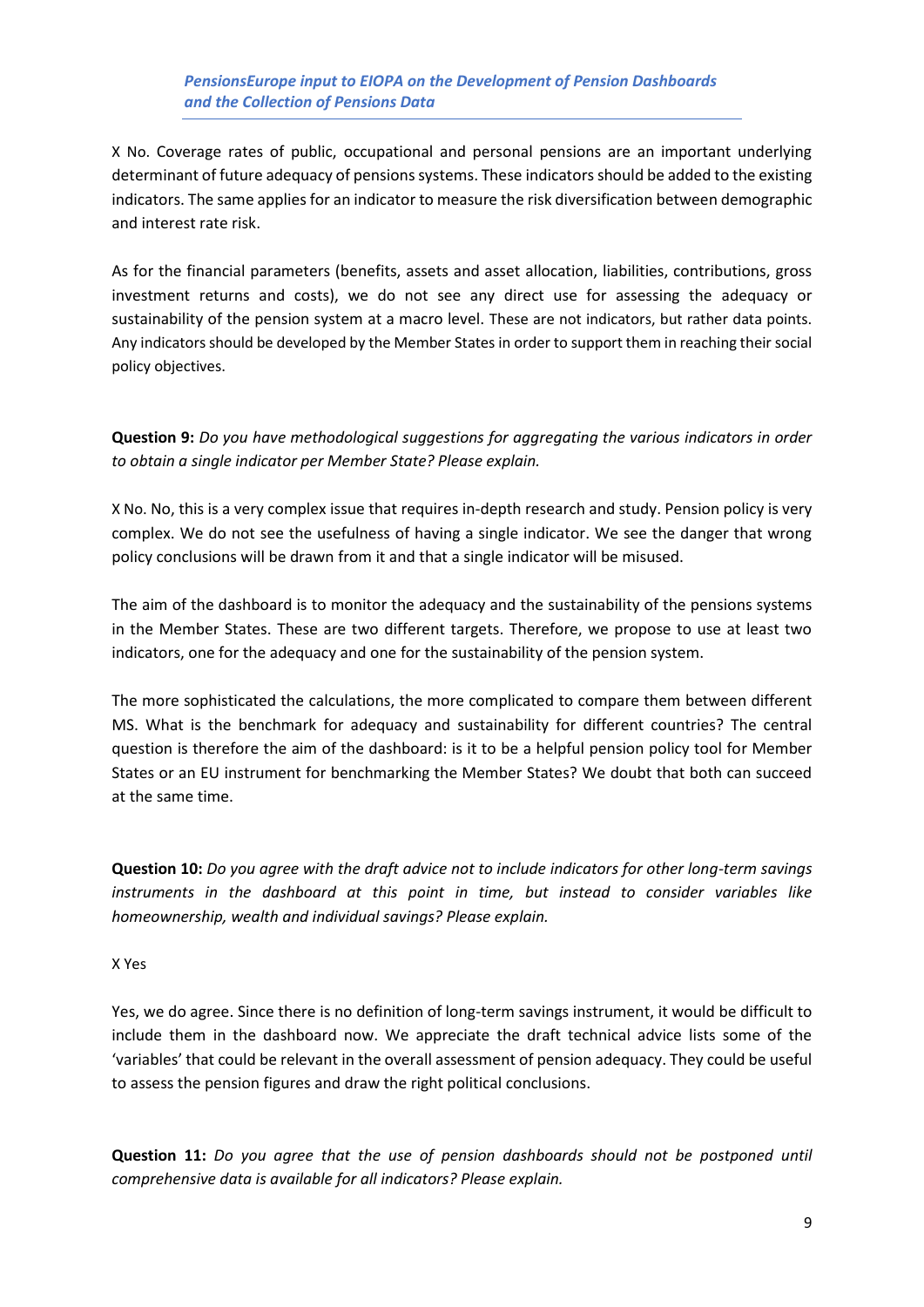#### X Yes

Yes, we agree. To make sure that the dashboard does not misrepresent reality, it is important that it clearly explains which data have been included where and how comparable (or not comparable) the results are between countries.

A dashboard does not have to be perfect, particularly at the beginning. But if a dashboard is to be a helpful pension policy tool for MS, the information presented must not be wrong or skewed. Otherwise, there is a risk of politically incorrect discussions and conclusions.

A gradual expansion of the pension dashboard is appropriate. We think that a dashboard should start with highly aggregated already existing data. If - after setting a goal and a cost-benefit analysis additional data from pension providers is needed, then the pension providers need sufficient time to deliver the data and appropriate reporting channels should be chosen for the different pension providers.

Depending on the goal of the pension dashboard, the Commission (DG EMPL and DG FISMA) should bring together the relevant actors to develop the pension Dashboard. Furthermore, it would be helpful to have EIOPA and the NCAs on board as a supplier of important part of pension data (for IORPs, insurers and PEPP providers).

**Question 12:** *Could you give an indication of the benefits (high, medium, low, none, don't know) of collecting the following data directly from private pension providers (IORPs, insurers, other), distinguishing DB, hybrid and DC as well as occupational and personal pensions?*

*Institutions for Occupational Retirement Provision (IORPs)* 

| Number of members          | none |
|----------------------------|------|
| •breakdown by age          | low  |
| •breakdown by gender       | low  |
| Number of products / plans | none |
| Liabilities                | none |
| • breakdown by age         | low  |
| •breakdown by gender       | low  |
| Assets                     | none |
| •breakdown by age          | low  |
| • breakdown by gender      | low  |
| Asset allocation           | low  |
| Investment return          | low  |
| Costs and charges          | low  |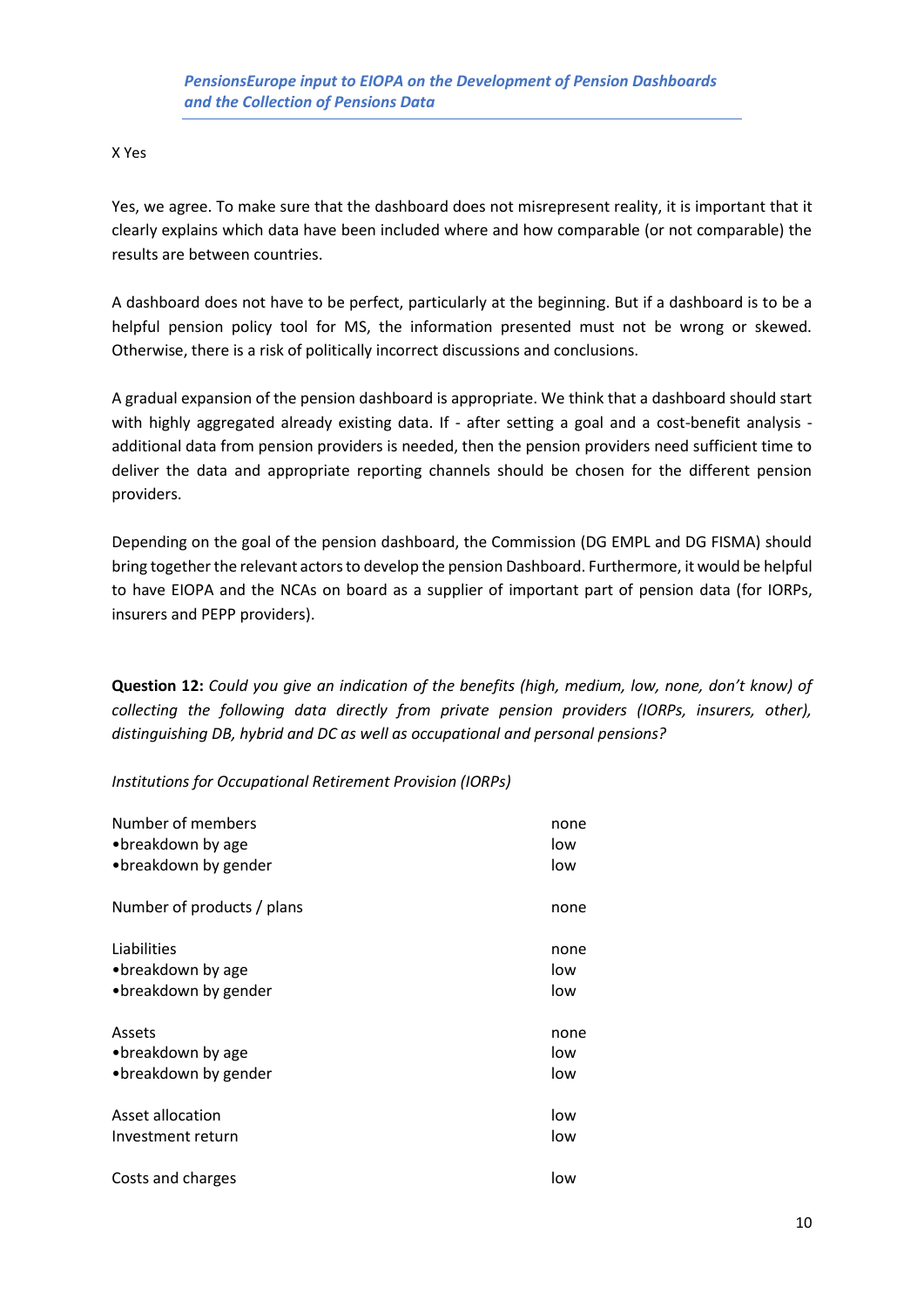| Contributions                                          | none   |
|--------------------------------------------------------|--------|
| •breakdown by age                                      | low    |
| • breakdown by gender                                  | low    |
| <b>Benefits</b>                                        | medium |
| Cash flows for DB/hybrid pension obligations           | low    |
| Sensitivity analysis for DB/hybrid pension obligations | low    |

#### *Please explain your assessment of the benefits of collecting the data from IORPs.*

We have indicated 'low benefit / none" in the answers, as we do not believe additional data should be collected directly from providers.

Benefits and costs should be considered separately for the different pension providers. The category "other" is insufficient. In particular for this category, we see the Member States as responsible.

As we have stressed throughout this response, we urge EIOPA to include in its advice a recommendation to focus on existing data. This applies generally, but also specifically to IORPs, which have just implemented the new EIOPA / ECB reporting. The current reporting system distinguishes between DB and DC, the consultation paper discusses the categories DB, hybrid and DC. Changing this would require significant additional resources.

#### *For other private pension providers:*

| Number of members<br>•breakdown by age       | don't know<br>low |
|----------------------------------------------|-------------------|
| • breakdown by gender                        | low               |
| Number of products / plans                   | don't know        |
| Liabilities                                  | don't know        |
| • breakdown by age                           | low               |
| • breakdown by gender                        | low               |
| Assets                                       | don't know        |
| •breakdown by age                            | low               |
| • breakdown by gender                        | low               |
| Asset allocation                             | low               |
| Investment return                            | low               |
| Costs and charges                            | low               |
| Contributions                                | don't know        |
| • breakdown by age                           | low               |
| • breakdown by gender                        | low               |
| <b>Benefits</b>                              | medium            |
| Cash flows for DB/hybrid pension obligations | low               |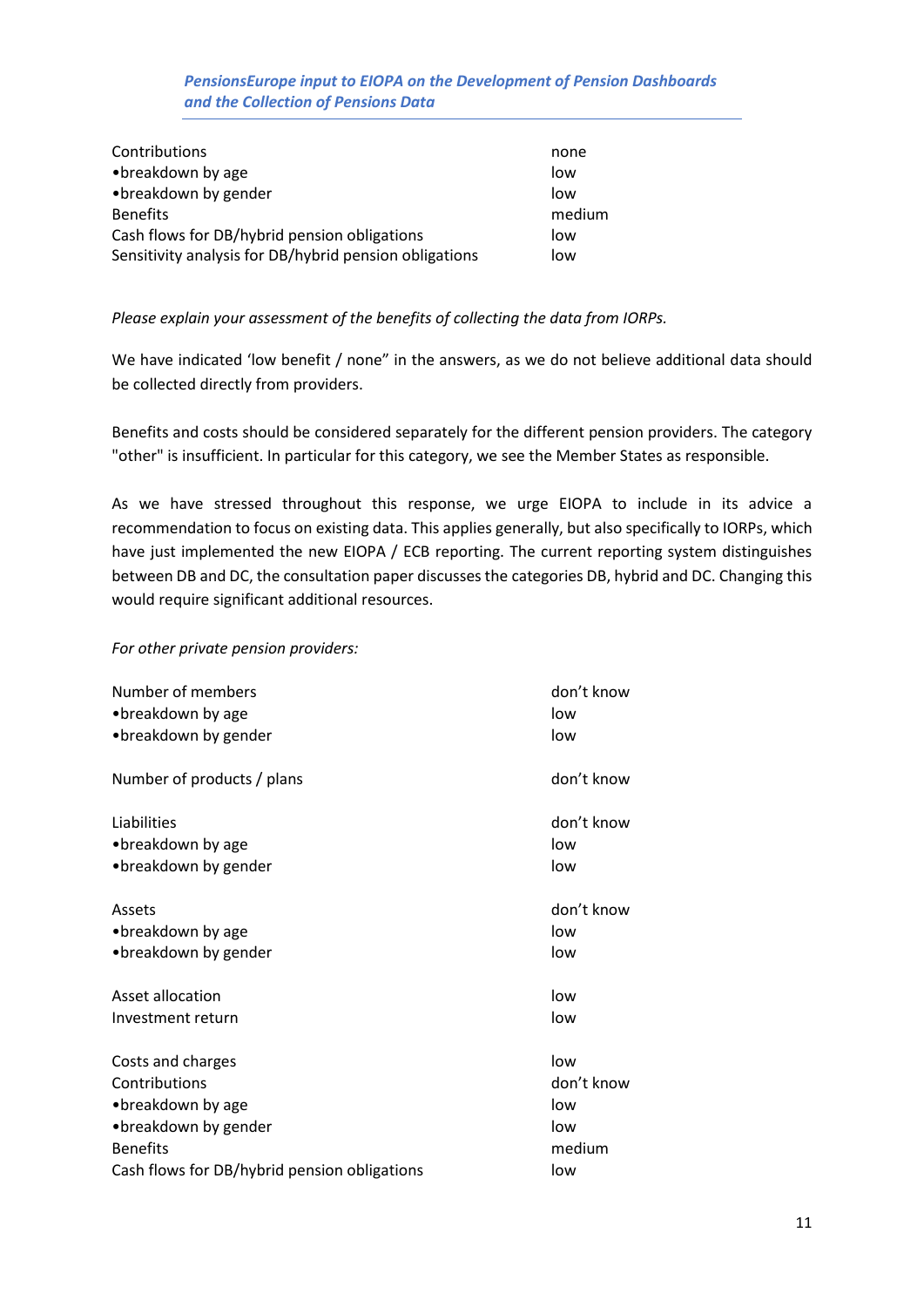Sensitivity analysis for DB/hybrid pension obligations low

*Please explain your assessment of the benefits.* 

The category "other" is insufficient. In particular, this category falls within the competence of the Member States. Pension data may often be available here for tax, labor and social policy reasons. Using this data could be the best choice under cost-benefit considerations.

**Question 13:** *Do you have suggestions for more or less additional data to be collected for the purpose of the dashboard indicators and the preparation of long-term projections of supplementary pensions? Please explain.*

X Yes, we have.

In general, we support the intended macroeconomic view and advocate an approach where data which is already being collected is used for the Pension Dashboard.

We therefore welcome the overview EIOPA provides on existing data sources at the international level (Chapter 2). In addition to the data collected for supervisory purposes, the MS should check what kind of pension data at the national level are available for tax, labour or social law reasons. As a next step, it should be determined by the relevant stakeholders how this data could be used in a Pension Dashboard.

**Question 14:** *Do you agree that the additional data should be collected by NCAs (at national level) and subsequently be submitted to EIOPA (at EU level), even though not all the data may be necessary from a supervisory perspective? Please explain.*

No, we do not agree. NCAs collect information from pension providers for supervisory purposes. As for IORPs, we believe the data IORPs provide is enough and no additional data should be collected. We also strongly object additional data to be requested to only one type of pension provider, beyond the information provided by the other pension providers/institutions. We wonder what and how information regarding the third pillar (personal pensions) will be included in the dashboard. The understanding of personal pension is very different in the MS. Already at the national level, the question is difficult. Therefore, flexibility for MS is needed but it should be transparent what is included here.

**Question 15:** *Do you have any other comments on the draft technical advice? If yes, please provide these other comments.*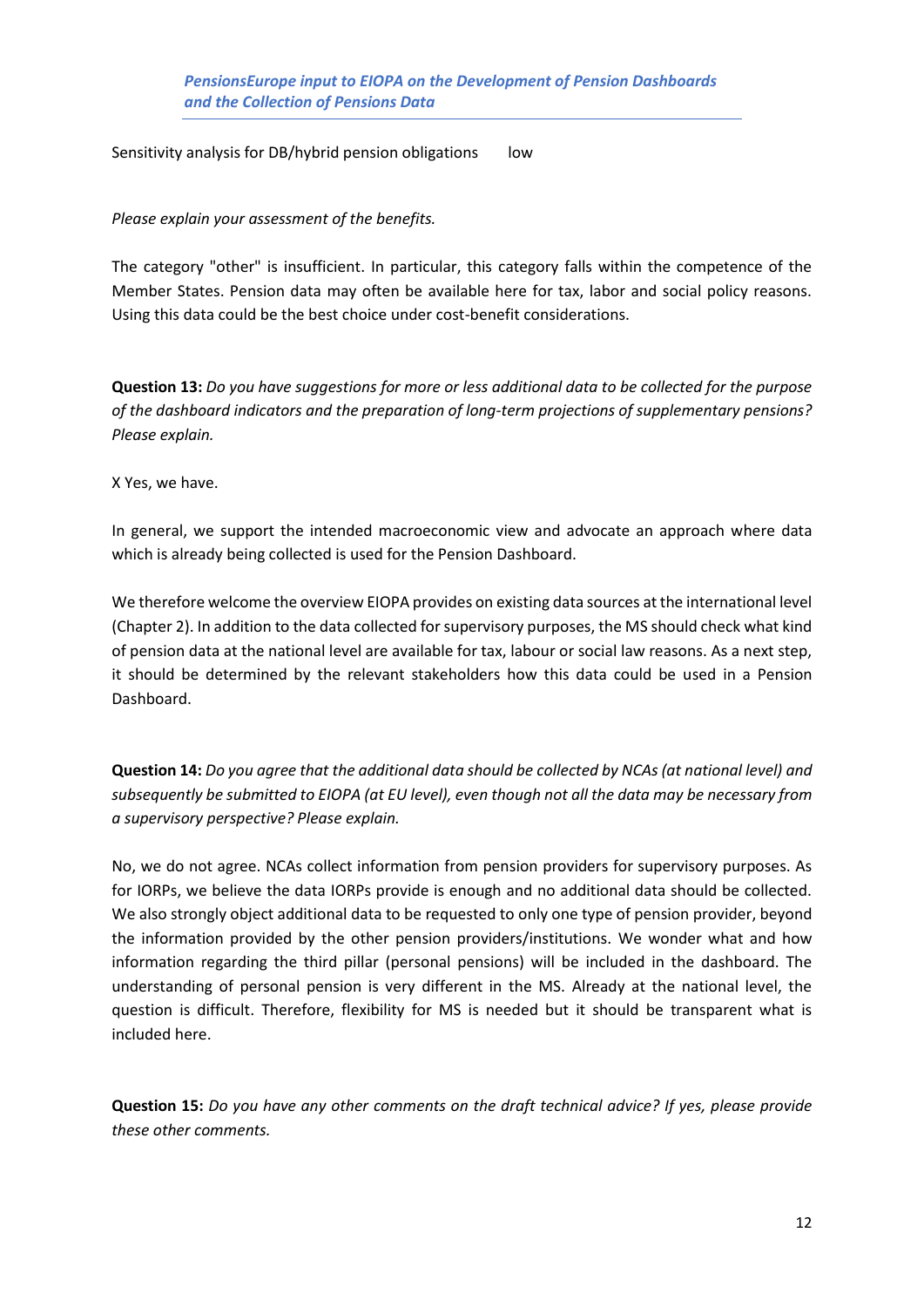Many Member States already rely on multi-pillar systems with key roles for occupational and personal pensions to provide people with good pensions. Given the current economic and social circumstances, supplementary pensions could gain importance over the decades to come. We generally support evidence-based policy-making.

We would like to emphasise that a collective approach to occupational pensions supported by the social partners from our perspective has the most potential to rise to the challenges to come. We therefore support the distinctions between occupational and personal pensions. Any new data requirements for the dashboard will cause additional burdens on pension providers, which will be borne by the beneficiaries and savers in the form of lower pension benefits.

The EU Commission and the Member States should therefore start with an inventory of all existing pension data and explore whether and how these data can be used. After that, careful cost-benefit considerations are needed.